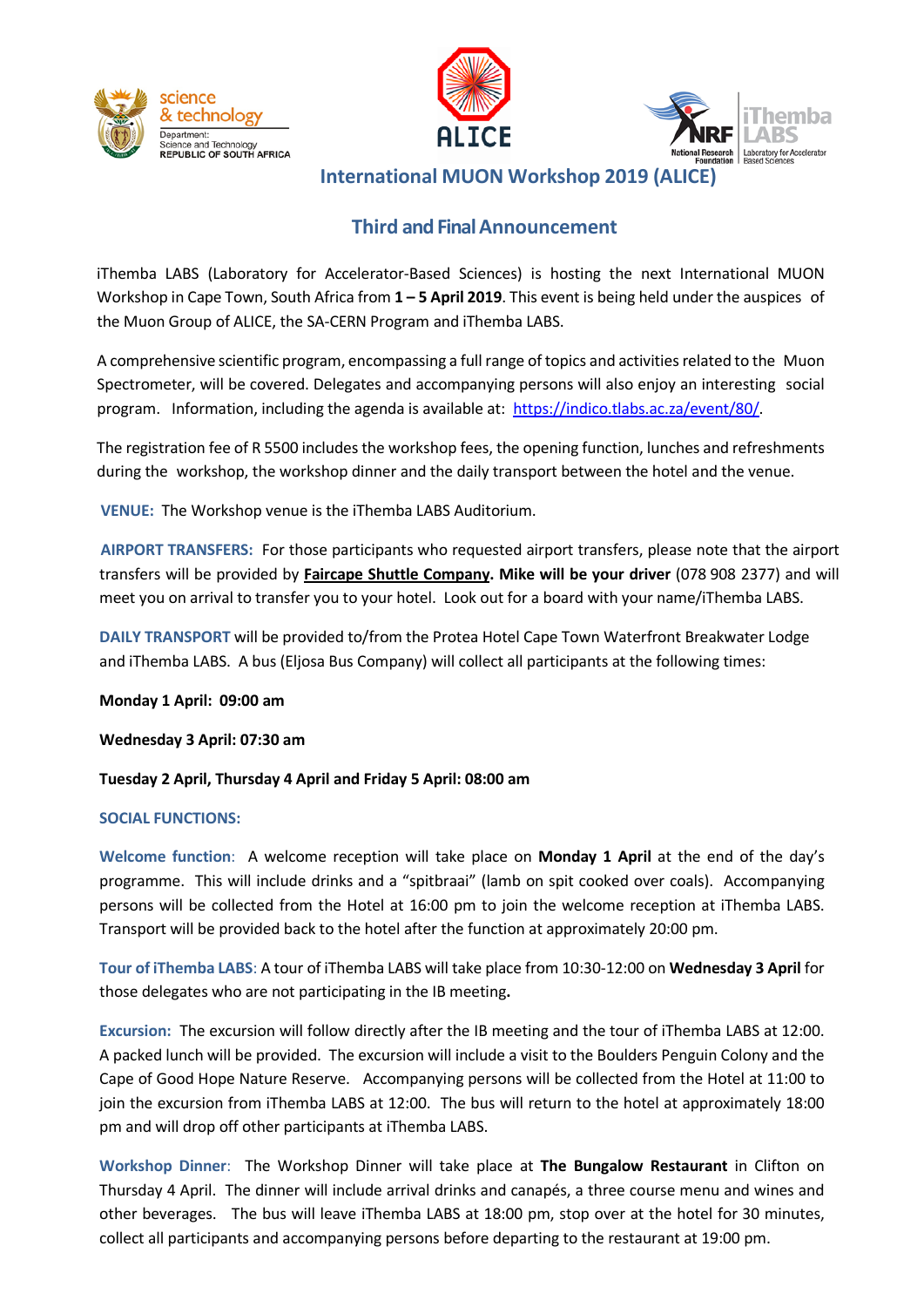#### **CONTACT DETAILS**:

#### **Important telephone numbers:**

- iThemba LABS Main Switchboard: 021 843 1000
- Ms Naomi Haasbroek on 082 895 9931 or Ms Michelle Bark on 073 196 0041
- iThemba LABS Security: 021 843 1070
- Police Flying Squad: 10111
- Ambulance: 10177
- City of Cape Town General Emergency: 107
- **F** From Cell phone in Emergency: 112 (MTN, Vodacom, Cell C and Telkom)

Siegfried Förtsch

Chair: MUON Workshop 2019 Local Organizing Committee

**If you need further information or assistance, please contact: Ms N Haasbroek (MUON Workshop 2019 Logistics Manager) iThemba Laboratory for Accelerator Based Sciences P O Box 722 Somerset West 7129 SOUTH AFRICA Tel: +27-21-843 1259 Mobile: +27-82-895-9931 Fax: +27-21-843 3525 Email: [muon2019@tlabs.ac.za](mailto:muon2019@tlabs.ac.za)**

# **General Information**

#### **Local weather**

Cape Town is never out of season, with a particularly good, long summer from November to March. These are the most popular months for visitors, who come to enjoy the 11 or more hours of sunshine every day. The average summer temperature in Cape Town is 24.3 degrees Centigrade, with January and February temperatures averaging 26 degrees Centigrade. February is the driest month of the year, with 15 mm (0.6 inches) of rain.

#### **Currency**

The local currency is the South African rand. The rand comes in a range of coins ( $R1 = 100$  cents) and note denominations of R10, R20, R50, R100 and R200. Foreign exchange facilities are widely available and can be found at the V&A Waterfront, Cape Town International Airport and at bureaux de change in various major shopping centres. Automated Teller Machines (ATMs) accept most international bank and credit cards. The ATMs are available 24/7. South Africa has a modern and sophisticated banking and commercial system, and most shops and hotels accept all major credit cards.

VAT: South Africa has a Value Added Tax system of 15% on purchases and services. Foreign visitors can reclaim VAT on collective purchases of more than R250. VAT Refund Offices can be found at: Ground level, International Departures, Cape Town International Airport Tel: + 27 21 934 8675.

#### **Tipping**

A 10% tip is standard in restaurants. Tables of over eight people often have an automatic service charge added to the bill. A tip of R5 to R10 per piece of luggage is acceptable for porters in hotels and at airports. In some shopping areas, uniformed attendants will either take a fee or offer to mind your car for a tip.

### **Banking and shopping hours**

Most shops and businesses are open between 09h00 and 17h00 on weekdays and on Saturdays until 13h00. Major malls tend to stay open later: up to 21h00 during the week, on weekends and on most public holidays. Government agencies keep to limited weekday only hours, often closing around 15h00.

Most banks close at 15h30 weekdays, but are open on Saturday mornings (from around 09h00 to 11h00). Muslim-owned businesses close between noon and 13h00 on Fridays.